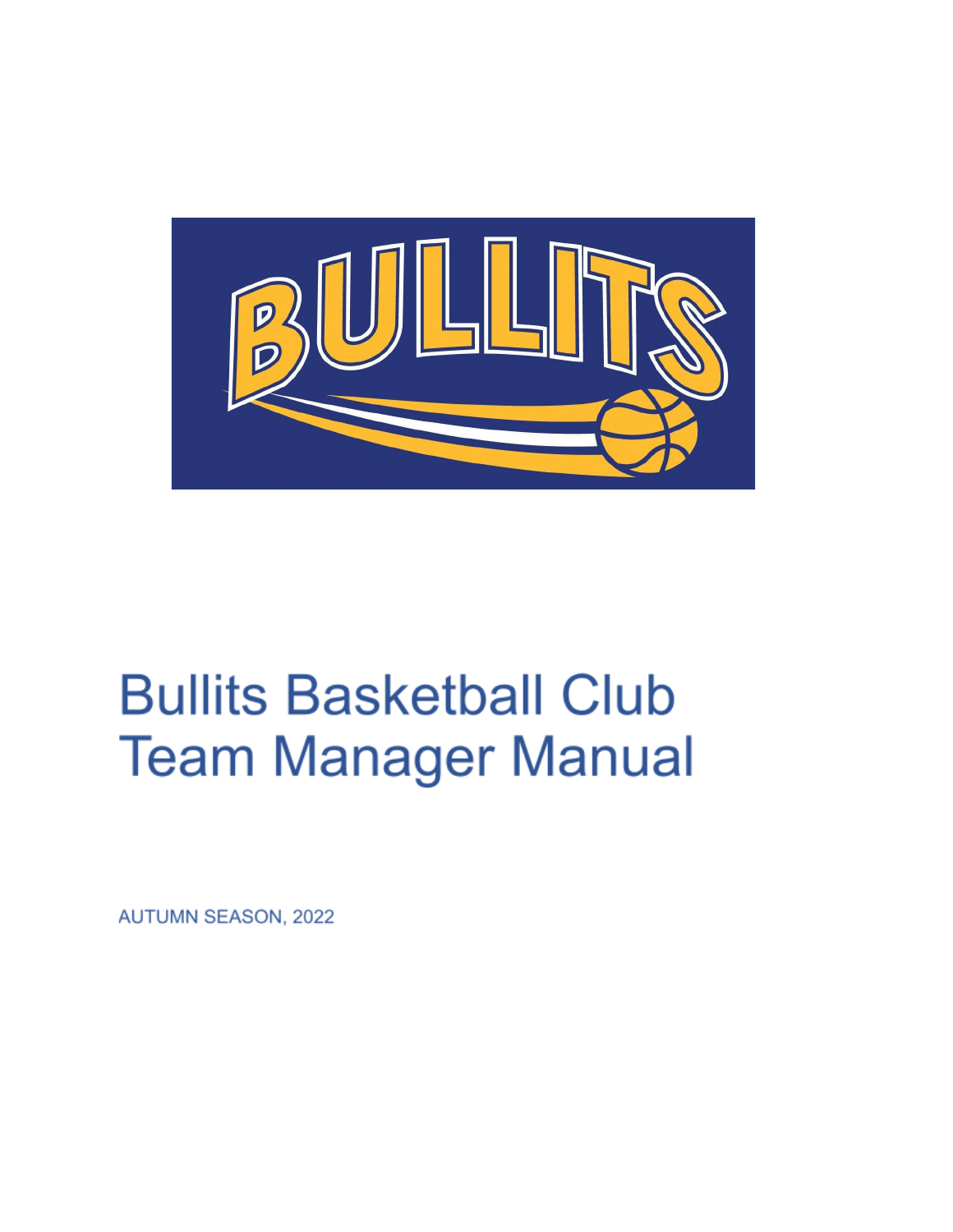# **About Bullits**

Bullits Basketball Club is a community based, non-profit, sporting club based in Sandringham. The club is run by a hard working and dedicated team of volunteers. The club has 112 teams in the SBA Association and 1 team in the McKinnon Comp. Our aim is to promote healthy, inclusive, and regular competition for boys and girls in the local area by encouraging them to develop their basketball skills to their full potential. We also have a small number of senior teams playing for Bullits.

# **Helpful Websites**

Our website: [www.bullits.org.au](http://www.bullits.org.au) and Southern Basketball Association: [www.southernbasketball.com.au](http://www.southernbasketball.com.au)

Please refer to these two websites for information ranging from fixtures through to forfeits and By-Laws.

# **The Role of the Team Manager**

The Team Manager (TM) is the point of contact for each team. They are responsible for: organising training times, ensuring players know game times, communication between the Committee or Association with the team, arranging and notifying players of forfeits or cancelled training, and organising a scorer each week.

#### **Team Manager Requirements**

# **All Bullits Team Managers need to:**

- 1. Register on Playhq. If you have not registered, go to [www.bullits.org.au](http://www.bullits.org.au) and click on Junior Registrations- if you are coaching a team that is U18 or below, and Senior Registrations if you are coaching an U20, U21 or U23 team.
- 2. Create an Everproof Account- [www.everproof.com.](http://www.everproof.com) This is where all of your qualifications and Club/Association requirements are stored. You will enter your Working with Children, and other qualifications in this account.
- 3. register for a current Working with Children Check (WWC). These are free. Here is the link if you need to get one: <https://www.workingwithchildren.vic.gov.au/>
- 4. Complete two online Play by the Rules Courses: https://www.playbytherules.net.au/
	- Child Protection Course
	- Harrassment and Discrimination Course
- 5. Complete a Member Statutory Declaration Form and have it witnessed by a Justice of the Peace. You can find a copy of the form here:

https://www.southernbasketball.com.au/wp-content/uploads/2018/09/MEMBER-PROTECTION-DECLA RATION-disclosure.pdf

# **Player Registration and Fees**

Club fees are \$285 for the season. This includes a seasonal Southern Basketball Association fee of \$10. Discounts are available for additional children, parents who coach teams, and teams that do not train. **Contact: [president@bullits.org.au](mailto:president@bullits.org.au) for further information.**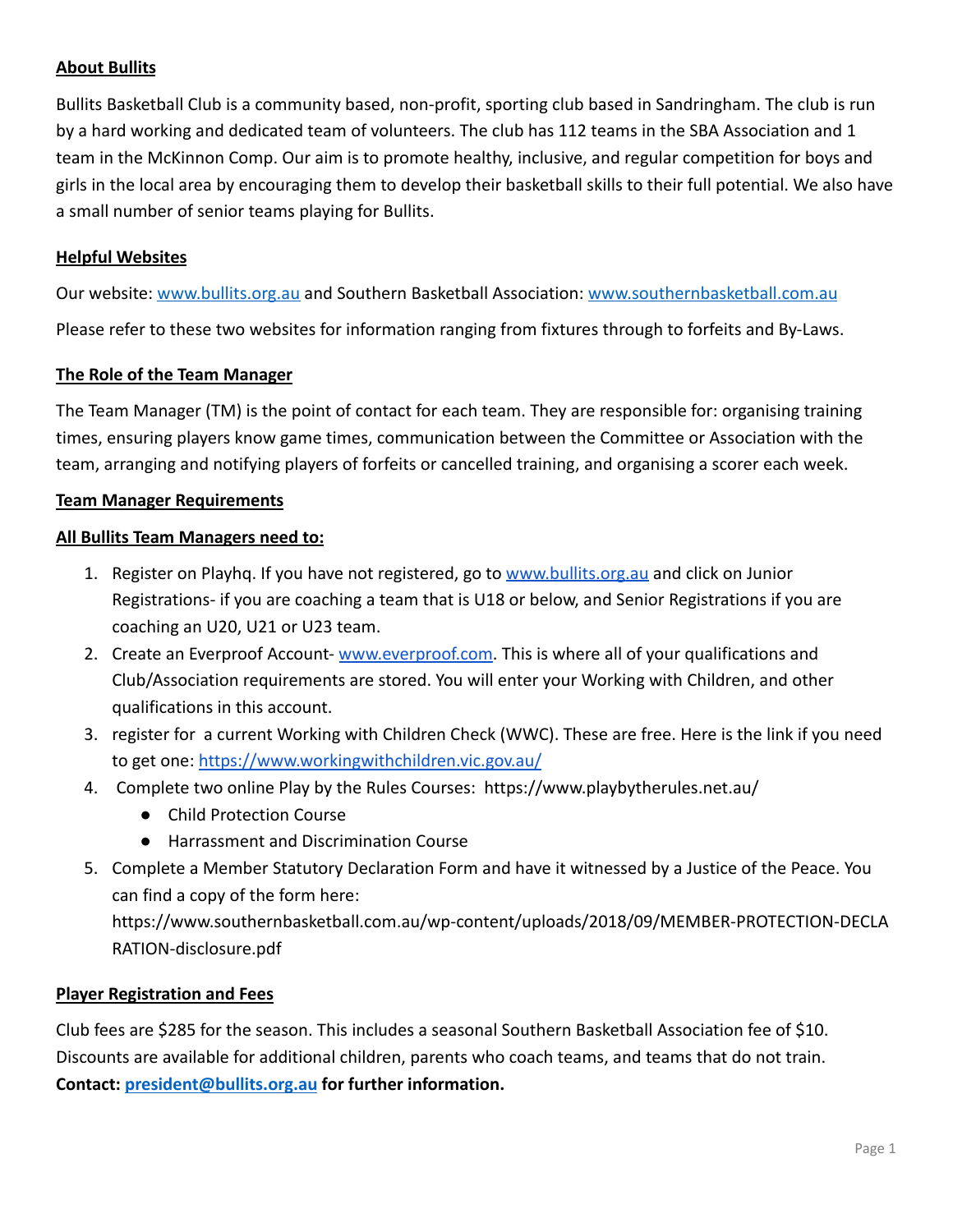# **Age Group Cut Offs**

Autumn Season runs during Term 1 & 2, 2022. There are no games during school holidays. The age cut off is December 31st, 2022. Players must play in a competition UNDER the age they are on December 31st, 2022.

### **Team Numbers**

Each team needs 5 players on the court and 2 or 3 extra players in case of absence or illness. The club welcomes friendship groups and we also include individual players who would like to play. At times we need to place individual players into teams. **It is a club expectation that teams will take an 8th player**. As much as possible, players of appropriate/similar ability will be placed into teams.

# **Fill in Players**

Players can fill in for a team in an age group above their correct age group as many times as required. However, they can only play in one age group above. eg: if their correct age group is U12, a player can fill in for U14 but not U16 or above. Players can only fill in for a team in a higher grade in their correct age group. eg: players cannot fill in for a team they play against, or for a lower grade team in the same age group. Players can only fill in for a team in a higher grade in their correct age group up to 3 TIMES. If a player fills in any more times, they must remain in that higher graded team, and not return to their lower graded team.

# **Uniforms**

The uniform cost is \$60 for reversible Bullits singlets and \$45 for the shorts. Players order and pay for uniforms via our online shop and collect at designated uniform collection days.

# **Stadium Entry**

Players and children under 18 years are free. This is excluding players who are under 18 years but play only in a senior team- U20, U21 or U23. Casual Adult entry is \$4. Adults and players U18 but playing in a Senior team, can purchase Stadium Entry cards online for \$25 for the whole season. Membership cards cover entry to all games excluding finals. An entry fee of \$4 per adult is payable throughout finals. https://www.southernbasketball.com.au/stadium-card-update/

#### **Training Times**

Bullits teams train in the stadium at Sandringham East Primary School, Holloway Rd, Sandringham, and at Sandringham College, Lawson Parade, Highett. Training times are Mondays – Thursdays:4 - 8.30pm and Fridays 4pm-6.15pm. Teams have 45-minute time slots. Training is cancelled if the temperature is over 35 degrees at 3.30pm. TMs will receive an email advising the status of training around 1pm on the day if training is cancelled.

**Please note that a parent must be present at each training session and they are responsible for the discipline and behaviour of the players. It is not expected that Coaches be responsible for behaviour management as well as coaching the team.**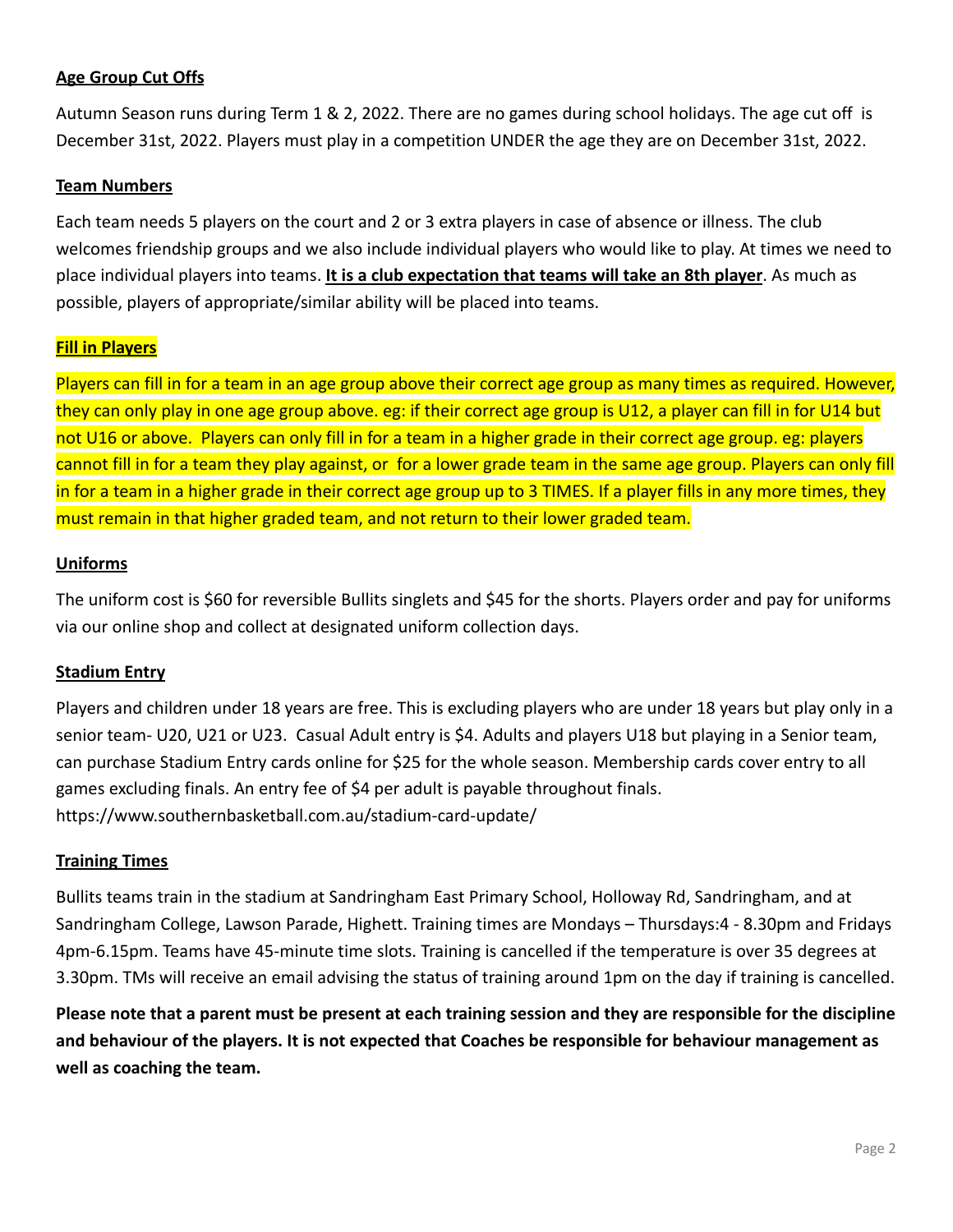# **Bullits Team Coaches and Trainers**

Teams are encouraged to source their own coach. If teams are unable to source their own coach, the club will endeavour to find that team a coach. Please note this is not guaranteed. The club provides Bullits Trainers at training sessions to help run training sessions. Parents who coach their son/daughter's team will receive a \$100 discount on fees. Teams that have a Junior Coach will be invoiced a \$150 Levy at the beginning of the season that contributes towards the \$250 lump sum fee that Junior Coaches are paid at the end of the season. Junior Coaches are expected to attend Coaching Courses. The club will pay for these.

# **End of Season**

The club provides medals to each player in U9, U10 and U12 teams. Older teams can request three medals per team: "Most Valuable Player", "Best Team Player" and "Most Improved Player". A Medal Order form will be sent to TMs towards the end of each season to complete and return by the due date.

# **Scoring**

Each team must provide a scorer for each game. The TM should organise a roster to share this responsibility evenly among the whole team. During Finals, teams should provide two scorers so that one person can "spot" while the other inputs the information. Scorers are not to cheer from the bench as it is a "neutral zone".

# **Codes of Conduct for Players, Parents and Coaches**

The Club has a Code of Conduct that families and coaches need to familiarise themselves with, which is on our website [www.bullits.org.au](http://www.bullits.org.au).

# **Fixtures and game venues**

Game times, days and venues can be found on [www.southernbasketball.com.au](http://www.southernbasketball.com.au) under "Domestic Fixtures". TMs need to check these regularly as game times can change without notice. Games are played at Sandringham Basketball Stadium in Tulip St, Mentone Girls Secondary College, Parkdale Secondary College, Cheltenham Secondary College and Mentone Grammar School. Be sure to check your venue each week as these can change from week to week.

# **Game Days**

Mondays – U12 girls, U18 girls and Senior Women, Tuesdays – U14 girls, Wednesdays – U16 girls, Thursdays – U10 girls, U10 boys and Senior Women, Fridays – U9 girls and U9 boys, Saturdays – U12, U14 and U16 boys Sundays – U18 boys, U20 boys, U20 girls and U23 girls.

#### **Heat Policy**

**Games**: if the court temperature is over 35 degrees the game times will be shortened to 18-minute halves with a 5-minute half time and a mandatory time out at the 9-minute mark of each half.

**Training** is cancelled if the temperature is over 35 degrees at 3.30pm.